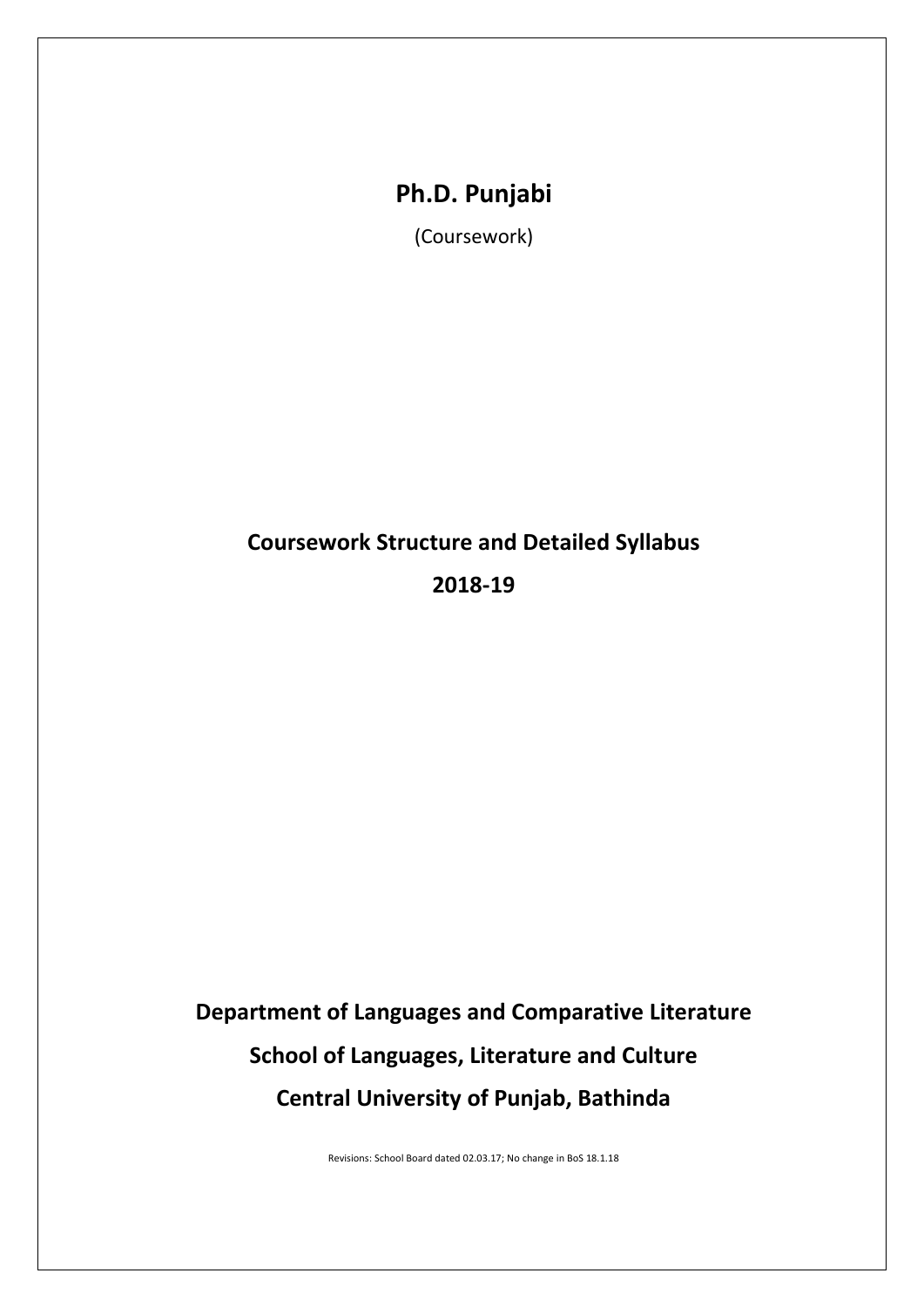| S.<br>No.      | Type      | Course<br>Code | Course Title                                                         | L           |              | P              | Cr |
|----------------|-----------|----------------|----------------------------------------------------------------------|-------------|--------------|----------------|----|
| $\mathbf{1}$ . | CC        | PBL.701        | Research Methodology and Computer<br>Applications                    | 4           | 0            | 0              | 4  |
| 2.             | <b>CC</b> | PBL.707        | Research Methodology and Computer<br><b>Applications - Practical</b> | $\mathbf 0$ | $\Omega$     | $\overline{2}$ |    |
| 3.             | Cc        | <b>PBL.702</b> | ਸਾਹਿਤ ਅਧਿਐਨ ਵਿਧੀਆਂ                                                   | 5           | $\Omega$     | 0              | 5  |
| 4.             | $EC^*$    | PBL.703        | ਭਾਸ਼ਾ ਦਰਸ਼ਨ ਤੇ ਭਾਸ਼ਾ ਵਿਗਿਆਨ                                          |             |              |                |    |
|                |           | <b>PBL.704</b> | ਗ਼ਰਮਤਿ ਕਾਵਿ                                                          |             |              |                |    |
|                |           | <b>PBL.705</b> | ਪਰਵਾਸੀ ਪੰਜਾਬੀ ਸਾਹਿਤ                                                  | 5           | <sup>0</sup> | 0              | 5  |
|                |           | PBL.706        | ਭਾਰਤੀ ਕਾਵਿ ਸ਼ਾਸਤਰ                                                    |             |              |                |    |
| 5.             | CC        | PBL.700        | ਸੈਮੀਨਾਰ                                                              | $\Omega$    | 1            | 0              | 1  |
|                |           |                | Total                                                                | 14          |              | $\overline{2}$ | 16 |

## **Ph.D. Punjabi** (Coursework Structure)

\*Choose any one Elective Course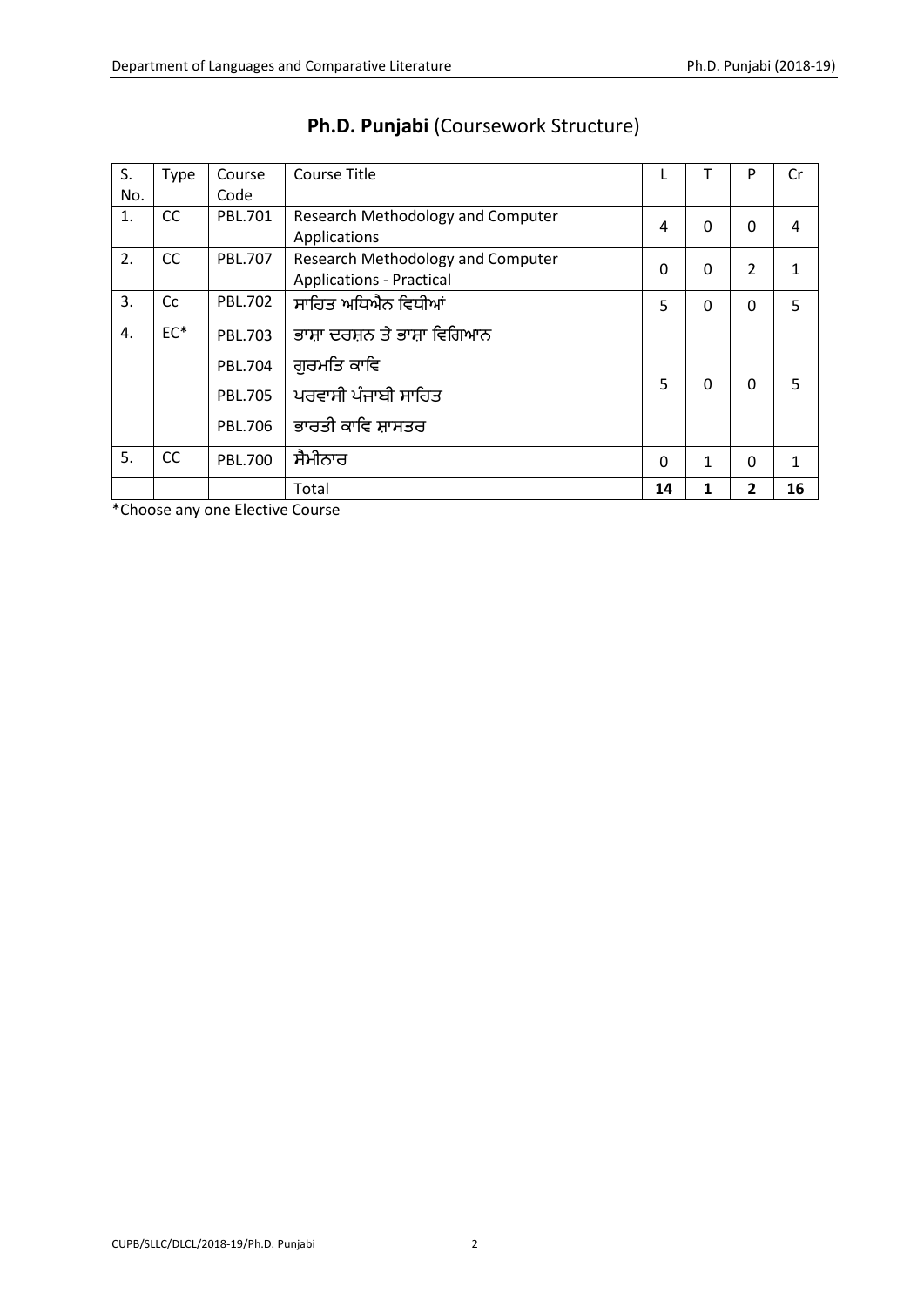### **Ph.D. Punjabi** (Coursework - Detailed Syllabus)

### <span id="page-2-1"></span><span id="page-2-0"></span>**PBL.701: Research Methodology and Computer Applications ਉਦੇਸ਼**

- ਖੋਜ ਦੇ ਸੰਕਲਪ ਅਤੇ ਖੋਜ ਦੀਆਂ ਹਿਹਭੰਨ ਹਕਸਮਾਂ ਸੰਬੰਿੀ ਜਾਣਕਾਰੀ।
- ਵਿਭਿੰਨ ਪਕਾਰ ਦੇ ਖੋਜ-ਸੰਦਾਂ, ਵਿਧੀਆਂ ਅਤੇ ਖੋਜ-ਲੇਖਣ ਸੰਬੰਧੀ ਜਾਣਕਾਰੀ ਪਦਾਨ ਕਰਨਾ।
- ਕੰਹਪਊਟਰ ਸੰਬੰਿੀ ਮੁੁੱਢਲੀ ਜਾਣਕਾਰੀ ਿਾਸਲ ਕਰਨਾ।
- ਕੰਪਿਉਟਰ ਦੇ ਸਿਧਾਂਤਕ ਗਿਆਨ ਦੁਆਰਾ ਇਸਦੀ ਵਿਹਾਰਕ ਵਰਤੋਂ ਸੰਬੰਧੀ ਯੋਗਤਾ ਪ੍ਰਾਪਤ ਕਰਨਾ।
- ਇੰਟਰਨੈੱਟ ਦੀ ਵਰਤੋਂ ਵਿਚ ਕਸ਼ਲਤਾ ਹਾਸਲ ਕਰਨਾ।

### **ਯੂਨਿਟ – 1 (14 ਘੰ ਟੇ)**

**General principles of research:** Meaning and importance of research, critical thinking, formulating hypothesis and development of research plan, review of literature, interpretation of results and discussion. **Library:** Classification systems, e-Library, reference management, web-based literature search engines. **Research and Academic Integrity:** Copyright issues, Conduct of ethical research, Plagiarism in research. **ਯੂਨਿਟ – 2 (14 ਘੰ ਟੇ)**

**Mechanics of writing:** Format, language and style in research publications (MLA format)

**Research methods in literature/literary research:** archival, personal narratives, oral history, visual methodologies, discourse analysis, ethnographic methods, textual analysis, creative writing, ICT

### **ਯੂਨਿਟ – 3 (14 ਘੰ ਟੇ)**

**Fundamentals of computers:** Introduction to Computer Hardware and Software, Microsoft Windows, Number system

**MS Office:** Word, Excel and PowerPoint

#### **ਯੂਨਿਟ – 4 (14 ਘੰ ਟੇ)**

**World Wide Web:** Origin and concepts, Browsers and E-mail, Searching the internet

**Publishing:** Formatting of research papers/dissertation, DTP and Web publishing,

**Regional Languages and Computers:** An overview

#### **ਸਹਾਇਕ ਪੁਸਤਕ ਸੂਚੀ**

- 1. ਕੰਬੋਜ, ਸੀ. ਪੀ., *ਕੰਪਿਊਟਰ ਵਿਗਿਆਨ*, ਪਬਲੀਕੇਸ਼ਨ ਬਿਊਰੋ, ਪੰਜਾਬੀ ਯੂਨੀਵਰਸਿਟੀ, ਪਟਿਆਲਾ।
- 2. ਜੁਨੇਜਾ, ਜਗਮੋਹਨ ਸਿੰਘ, *ਕੰਪਿਊਟਰ: ਮੁਢਲੀ ਜਾਣਕਾਰੀ ਅਤੇ ਉਪਯੋਗ*, ਪਬਲੀਕੇਸ਼ਨ ਬਿਊਰੋ, ਪੰਜਾਬੀ ਯੂਨੀਵਰਸਿਟੀ, ਪਟਿਆਲਾ।
- 3. ਧਰਮ ਸਿੰਘ, *ਪੰਜਾਬੀ ਖੋਜ ਸੰਦਰਭ*, ਰਵੀ ਸਾਹਿਤ ਪ੍ਰਕਾਸ਼ਨ, ਅੰਮ੍ਰਿਤਸਰ।
- 4. ਪਿਆਰ ਸਿੰਘ, *ਪੰਜਾਬੀ ਖੋਜ: ਸਿਧਾਂਤ ਤੇ ਵਿਹਾਰ*, ਗੁਰੂ ਨਾਨਕ ਦੇਵ ਯੂਨੀਵਰਸਿਟੀ, ਅੰਮ੍ਰਿਤਸਰ।
- 5. Anderson, Jonathan and Millicent Poole, Assignment and Thesis Writing, Wiley India Pvt. Ltd, New Delhi.
- 6. Chindhade, Shirish, and Ashok Thorat, An Introduction to Research: The Rudiments of Literary Research, Foundation Books, New Delhi.
- 7. Eliot, Simon and W.R. Owens, eds. A Handbook to Literary Research, 2nd ed. Routledge, Oxon.
- 8. Ember, Carol R., and Melvin Ember, Cross-Cultural Research Methods, 2nd ed. Altamira, Lanham.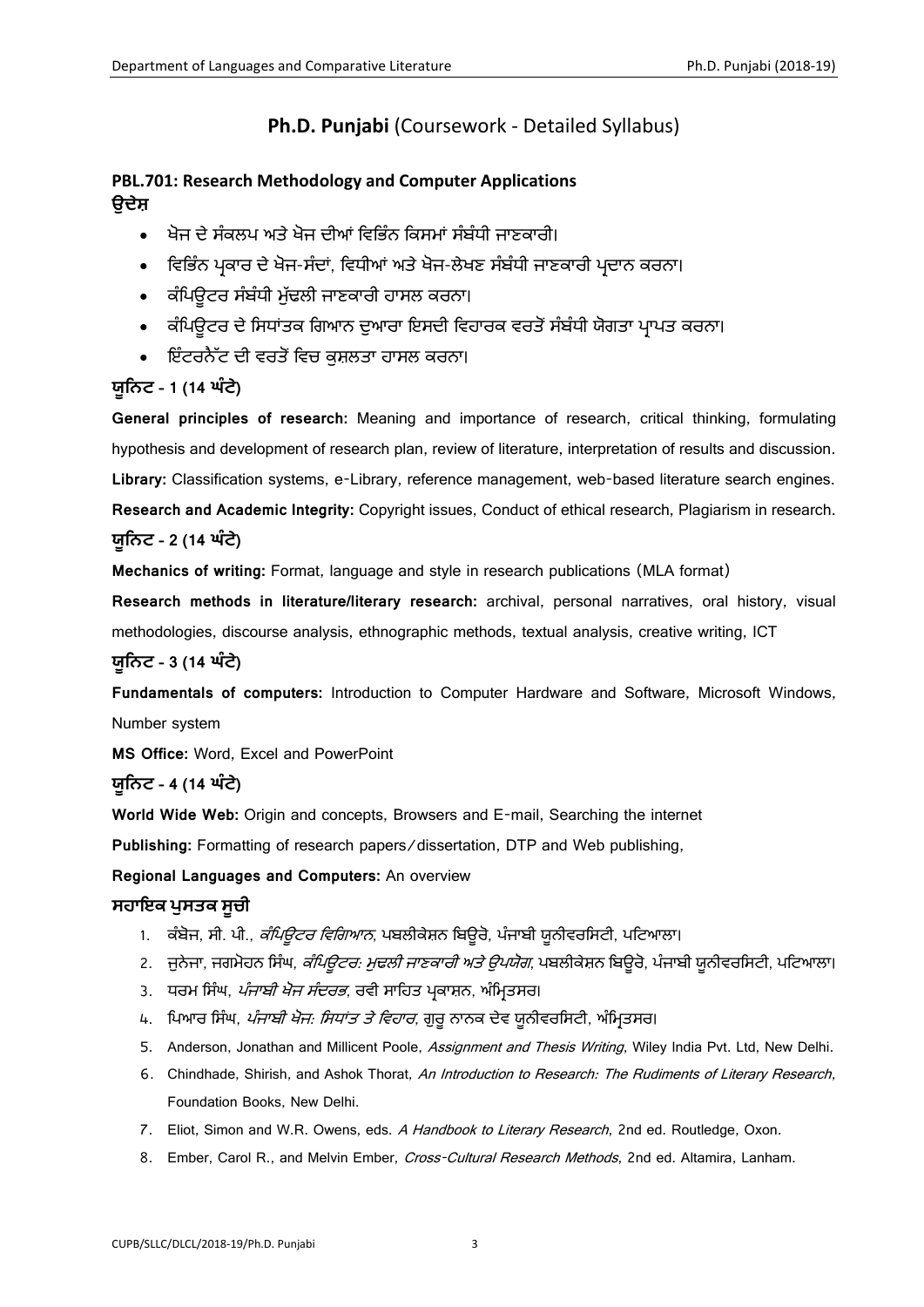- 9. Goddard, Wayne, and Stuart Melville, Research Methodology An Introduction, 2nd ed. JUTA, Lansdowne.
- 10. Griffin, Gabriele. Research Methods in English Studies. Edinburgh University Press, Edinburgh.
- 11. Harner, James L., Literary Research Guide, 5th ed. MLA, New York.
- 12. Kothari, C.R., *Research Methodology: Methods and Techniques*, 2nd ed. New Age International (P) Ltd. Publishers, New Delhi.
- 13. Lambert Joan and Loyce Cox, Microsoft Word 2013: Step by Step, PHI Learning Pvt. Ltd. Delhi.
- 14. Melton Beth et. al., Microsoft Office Professional 2013: Step by Step, PHI Learning Pvt. Ltd. Delhi.
- 15. MLA Handbook for Writers of Research Papers, 7<sup>th</sup> Ed. Affiliated East West Press Pvt. Ltd., New Delhi.
- 16. Norton, Peter. Introduction to Computers, 7th Ed. McGraw Hill Edu. Pvt. Ltd., New Delhi.
- 17. Parekh, Ranjan, *Principals of Multimedia*, Tata McGraw Hill Edu. Pvt. Ltd., New Delhi.
- 18. Rajaraman, V. Fundamentals of Computers, 5th Ed. PHI Learning Pvt. Ltd., Delhi.
- 19. Seale, Clive, ed. Social Research Methods: A Reader. Routledge, London.

#### <span id="page-3-0"></span>**PBL.707: Research Methodology and Computer Applications - Practical**

Following is an indicative list of practicals, more can be added as per requirement:

- Creating bibliography using MLA style
- Using library and its various facilities
- Parts of Computer
- Basics of Microsoft Windows and Microsoft Office
- Detailed study of MS-Word, Excel and PowerPoint
- Creating table of contents, index, citations
- Using internet for literary research
- Introduction to font systems and typing in concerned language(s)

#### **ਸਹਾਇਕ ਪੁਸਤਕ ਸੂਚੀ**

- 1. ਕੰਬੋਜ, ਸੀ. ਪੀ., *ਕੰਪਿਊਟਰ ਵਿਗਿਆਨ*, ਪਬਲੀਕੇਸ਼ਨ ਬਿਊਰੋ, ਪੰਜਾਬੀ ਯੂਨੀਵਰਸਿਟੀ, ਪਟਿਆਲਾ।
- 2. ਜੁਨੇਜਾ, ਜਗਮੋਹਨ ਸਿੰਘ, *ਕੰਪਿਊਟਰ: ਮੁਢਲੀ ਜਾਣਕਾਰੀ ਅਤੇ ਉਪਯੋਗ*, ਪਬਲੀਕੇਸ਼ਨ ਬਿਊਰੋ, ਪੰਜਾਬੀ ਯੂਨੀਵਰਸਿਟੀ, ਪਟਿਆਲਾ।
- 3. Melton Beth et. al., Microsoft Office Professional 2013: Step by Step, PHI Learning Pvt. Ltd. Delhi.
- 4. MLA Handbook for Writers of Research Papers, 7<sup>th</sup> Ed. Affiliated East West Press Pvt. Ltd., New Delhi.
- 5. Norton, Peter. Introduction to Computers, 7th Ed. McGraw Hill Edu. Pvt. Ltd., New Delhi.

#### <span id="page-3-1"></span>**PBL.702: ਸਾਨਹਤ ਅਨਿਐਿ ਨਿਿੀਆਂ**

#### **ਉਦੇਸ਼**

- ਵਿਸ਼ਵ ਪੱਧਰ 'ਤੇ ਪ੍ਰਚਲਿਤ ਸਾਹਿਤ ਸ਼ਾਸਤਰੀ ਅੰਤਰ-ਦਿਸ਼ਟੀਆਂ ਅਤੇ ਇਨ੍ਹਾਂ ਦੇ ਮੁੱਢਲੇ ਸੰਕਲਪਾਂ ਤੇ ਸਿਧਾਂਤਾਂ ਨੂੰ ਸਮਝਣਾ।
- ਸਾਹਿਤ ਅਧਿਐਨ ਦੀਆਂ ਭਾਰਤੀ ਅਤੇ ਪੱਛਮੀ ਵਿਧੀਆਂ ਦੀ ਸਿਧਾਂਤਕ ਸਮਝ ਪਾਪਤ ਕਰਨਾ।
- ਭਾਸ਼ਾ ਵਿਗਿਆਨਕ ਅਧਿਐਨ ਵਿਧੀਆਂ ਦੀ ਸਿਧਾਂਤਕ ਸਮਝ ਨੂੰ ਵਿਹਾਰਕ ਅਧਿਐਨ ਲਈ ਯੋਗਤਾ ਹਾਸਲ ਕਰਨਾ।
- ਵਿਭਿੰਨ ਅੰਤਰ-ਦਿਸ਼ਟੀਆਂ ਦੇ ਹਵਾਲੇ ਨਾਲ ਆਪਣੇ ਅਧਿਐਨ ਕਾਰਜ ਨੂੰ ਵਿਉਂਤਬੱਧ ਕਰਨਾ।
- ਭਾਸ਼ਾ, ਸਾਹਿਤ ਅਤੇ ਸਭਿਆਚਾਰ ਨਾਲ ਸੰਬੰਧਤ ਪਾਠਾਂ ਦਾ ਵਿਸ਼ਲੇਸ਼ਣ-ਮਲਾਂਕਣ ਕਰਨ ਦੀ ਯੋਗਤਾ ਹਾਸਿਲ ਕਰਨਾ।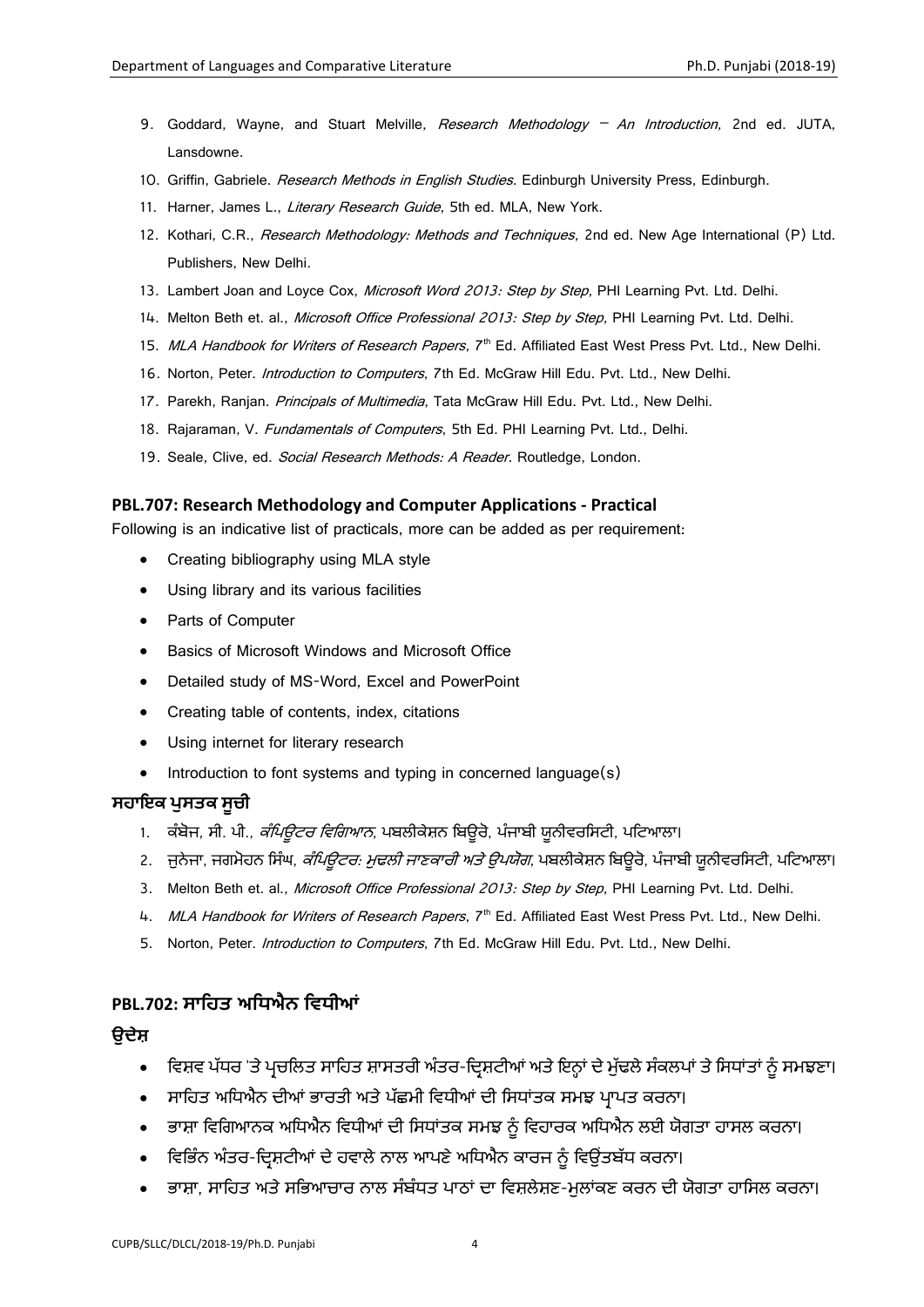#### **ਯੂਨਿਟ – 1-4 (70 ਘੰ ਟੇ)**

ਿੇਠ ਹਲਹਖਆਂ ਹਿਚੋਂ ਕੋਈ ਛੇ:

ਮਾਰਕਸਵਾਦੀ; ਰੂਪਵਾਦੀ; ਸੰਰਚਨਾਵਾਦੀ; ਉਤਰ ਸੰਰਚਨਾਵਾਦੀ; ਉਤਰ ਬਸਤੀਵਾਦੀ; ਸਮਾਜ ਸਾਸ਼ਤਰੀ; ਮਨੋਵਿਗਿਆਨਕ; ਚਿੰਨ੍ਹ ਵਿਗਿਆਨਕ; ਮਿੱਥ ਵਿਗਿਆਨਕ; ਬਿਰਤਾਂਤ ਸਾਸ਼ਤਰੀ

#### **ਸਹਾਇਕ ਪੁਸਤਕ ਸੂਚੀ**

- 1. *ਖੋਜ ਪਤ੍ਰਿਕਾ* (ਸਾਹਿਤਕ ਵਾਦ ਅੰਕ), ਅੰਕ ਨੰ. 31-32, ਪੰਜਾਬੀ ਯੂਨੀਵਰਸਿਟੀ, ਪਟਿਆਲਾ।
- 2. ਬਿੰਦ, ਕਰਨੈਲ ਸਿੰਘ (ਸੰਪਾ), *ਸਾਹਿਤ ਅਧਿਐਨ ਪ੍ਰਣਾਲੀਆਂ*, ਗੁਰੂ ਨਾਨਕ ਦੇਵ ਯੂਨੀਵਰਸਿਟੀ, ਅੰਮ੍ਰਿਤਸਰ।
- 3. ਨਾਰੰਗ, ਗੋਪੀ ਚੰਦ, *ਸੰਰਚਨਾਵਾਦ, ਉਤਰ ਸੰਰਚਨਾਵਾਦ ਅਤੇ ਪੂਰਬੀ ਕਾਵਿ ਸ਼ਾਸਤਰ* (ਅਨੁ.), ਭਾਰਤੀ ਸਾਹਿਤ ਅਕਾਦਮੀ, ਦਿੱਲੀ।
- 4. ਭਾਟੀਆ, ਹਰਿਭਜਨ ਸਿੰਘ, *ਚਿੰਤਨ ਪਨਰ ਚਿੰਤਨ*, ਰਵੀ ਸਾਹਿਤ ਪਕਾਸ਼ਨ, ਅੰਮਿਤਸਰ।
- 5. ................(ਸੰਪਾ), *ਸਾਹਿਤ ਅਧਿਐਨ ਵਿਧੀਆਂ*, ਗਰ ਨਾਨਕ ਦੇਵ ਯੂਨੀਵਰਸਿਟੀ, ਅੰਮਿਤਸਰ।
- 6. ਰਵੀ, ਰਵਿੰਦਰ ਸਿੰਘ, *ਅਮਰੀਕਾ ਦੀ ਨਵੀਨ ਆਲੋਚਨਾ ਪ੍ਰਣਾਲੀ*, ਸੇਧ ਪ੍ਰਕਾਸ਼ਨ, ਪਟਿਆਲਾ।
- 7. Barry, Peter. Beginning Theory, Manchester University Press, Manchester.
- 8. Belsey, Catherine. Critical Practice, Rutledge London.
- 9. Boris Tomashevsky, "Thematics" in Russian Formalist Criticism: Four Essays. Eds. Lee T. Lemon and Marion J. Reis, University of Nebraska Press, Lincoln.
- 10. Brannigan, J., New Historicism and Cultural Materialism, Macmillan, Basingstoke, Hampshire and London.
- 11. Cavallaro, Dani, Critical and Cultural Theory: Thematic Concerns, Athlone Press, London.
- 12. Cruse, Alan, Meaning in Language: an Introduction to Semantics and Pragmatics, Oxford University Press, New York.
- 13. Culler, Jonathan, Literary Theory: A Very Short Introduction, Oxford University Press, New York.
- 14. David Lodge, Twentieth Century Criticism, Orient Longman.
- 15. Eagleton, Terry. Marxism and Literary Criticism, Routledge Classics, London and New York.
- 16. Giorgio Agamben. Che cos'è il contemporaneo? Trans. David Kishik and Stefan Pedatella in What is an Apparatus? and Other Essays.
- 17. Global Literary Theory: An Anthology, Edited by Richard J. Lane. Routledge, London.
- 18. McLellan, David. Marx. Fontana Press, London.
- 19. Milner, A and Browitt J., Contemporary Cultural Theory, 3rd Ed. Routledge, London and New York.
- 20. Steiner, Peter, "Russian Formalism" The Cambridge History of Literary Criticism. Ed. Raman Selden. Vol. 8. Cambridge University Press, Cambridge.
- 21. Waugh, Patricia. Literary Theory and Criticism: An Oxford Guide, Oxford University Press, Oxford.
- 22. Zizek Slovaj, The Sublime Object of Ideology by Slavoj Zizek, Verso Press, London and New York.
- 23. Suggested Essays: "Thematics"- Boris Tomashevsky; "The Death of the Author"- Roland Barthes; "Ideology and Ideological State Apparatus" – Louis Althusser

#### <span id="page-4-0"></span>**PBL.703: ਭਾਸ਼ਾ ਦਰਸ਼ਿ ਤੇ ਭਾਸ਼ਾ ਨਿਨਿਆਿ**

#### **ਉਦੇਸ਼**

- ਭਾਰਤੀ ਭਾਸ਼ਾਈ ਪਰੰਪਰਾ ਦੇ ਿਿਾਲੇ ਨਾਲ ਭਾਸ਼ਾ ਦੇ ਸੰਕਲਪ ਨੂੰ ਸਮਝਣਾ।
- ਭਾਸ਼ਾਈ ਵਿਸ਼ਲੇਸ਼ਣ ਦੇ ਵਿਭਿੰਨ ਪੱਧਰਾਂ ਨੂੰ ਸਮਝਣਾ।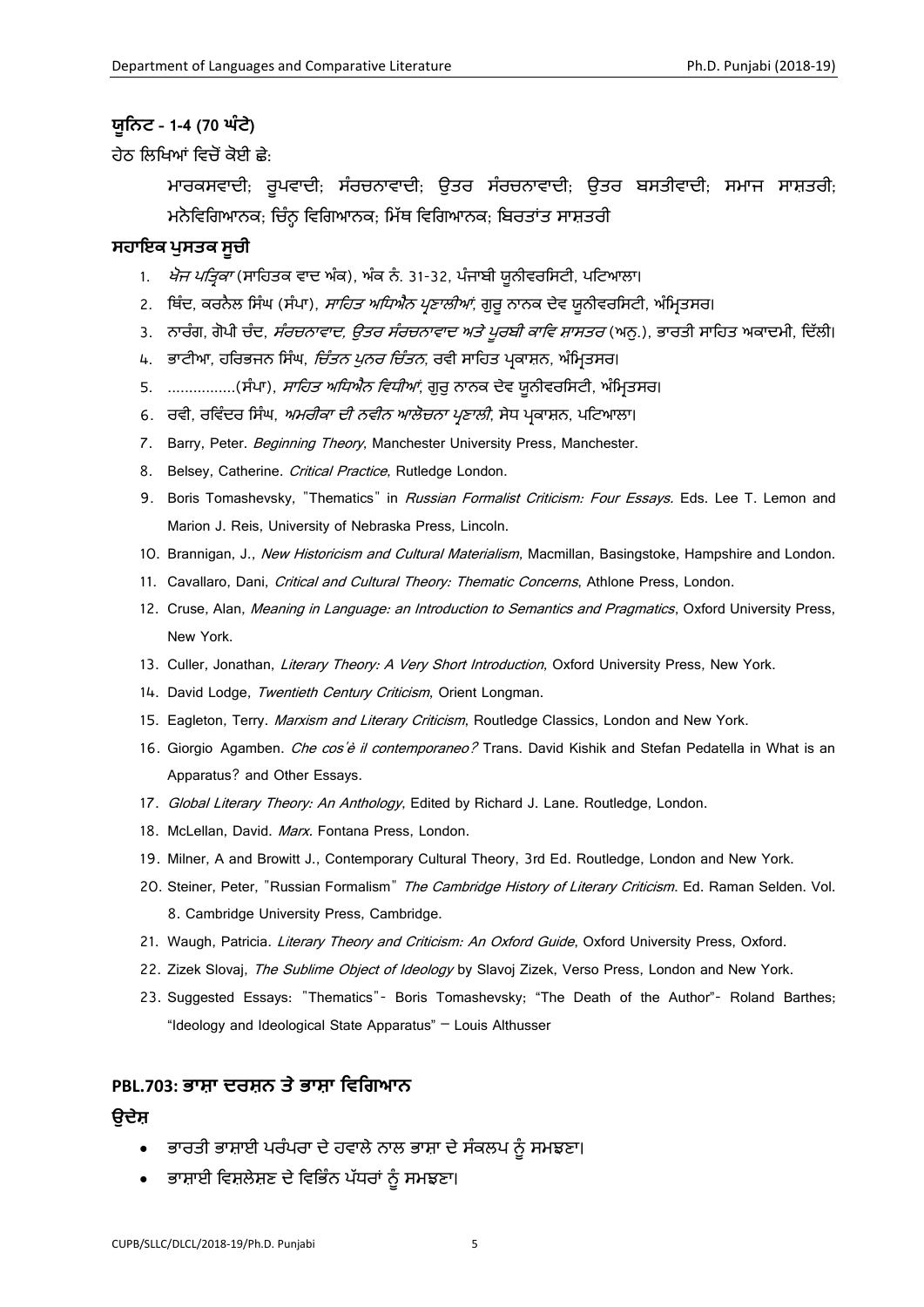- ਪ੍ਰਸਿੱਧ ਭਾਰਤੀ ਭਾਸ਼ਾ ਦਾਰਸ਼ਨਿਕਾਂ, ਵਿਭਿੰਨ ਵਿਆਕਰਨਕ ਸੰਪਰਦਾਵਾਂ ਅਤੇ ਭਾਸ਼ਾ ਸੰਬੰਧੀ ਮਹੱਤਵਪੂਰਨ ਸਿਧਾਂਤਾਂ ਤੋਂ ਜਾਣੂ ਹੋਣਾ।
- ਭਾਸ਼ਾ ਵਿਗਿਆਨ ਦੇ ਸਿਧਾਂਤ, ਇਤਿਹਾਸ, ਵਿਭਿੰਨ ਪ੍ਰਕਾਰਾਂ ਅਤੇ ਸਿਧਾਂਤਕ ਆਧਾਰਾਂ ਦੀ ਸਮਝ ਗਹਿਣ ਕਰਨਾ।

### **ਯੂਨਿਟ – 1 (18 ਘੰ ਟੇ)**

ਭਾਸ਼ਾ-ਦਰਸ਼ਨ: (ੳ) ਵੇਦਾਂ, ਉਪਨਿਸ਼ਦਾਂ, ਪੁਰਾਣਾਂ ਅਤੇ ਸ਼ਾਸ਼ਤਰਾਂ ਦੇ ਪਰਿਪੇਖ ਵਿਚ

(ਅ) ਭਰਤਰਿਹਰ ਦੇ ਹਿਸ਼ੇਸ਼ ਪਹਰਪੇਖ ਹਿਚ (ਸ਼ਬਦ ਤੇ ਸ਼ਬਦ ਬਰਿਮ, ਸ਼ਬਦ ਤੇ ਸਫੋਟ, ਸ਼ਬਦ ਤੇ ਦਰਸ਼ਨ)

### **ਯੂਨਿਟ – 2 (18 ਘੰ ਟੇ)**

ਭਾਰਤੀ ਹਿਆਕਰਨ ਪਰੰਪਰਾ: ਮੁੁੱਢਲੀ ਜਾਣ-ਪਛਾਣ

ਪ੍ਰਮੱਖ ਵਿਆਕਰਨ ਸੰਪਰਦਾਇ

ਪ੍ਰਮੁੱਖ ਵਿਆਕਰਨਕਾਰ (ਪਾਣਿਨੀ, ਪਤੰਜਲੀ, ਭਰਤਰਰਿ)

### **ਯੂਨਿਟ – 3 (17 ਘੰ ਟੇ)**

ਭਾਸ਼ਾ-ਹਿਹਿਆਨ: ਇਹਤਿਾਸਕ ਹਪਛੋਕੜ

ੳ. ਭਾਸ਼ਾ-ਸ਼ਾਸ਼ਤਰ

- ਅ. ਇਹਤਿਾਸਕ ਤੇ ਤੁਲਨਾਤਮਕ ਭਾਸ਼ਾ ਹਿਹਿਆਨ
- ੲ. ਸੰਰਚਨਾਤਮਕ ਭਾਸ਼ਾ ਹਿਹਿਆਨ
- ਸ. ਰੂਪਾਂਤਰੀ ਭਾਸ਼ਾ ਹਿਹਿਆਨ

### **ਯੂਨਿਟ – 4 (17 ਘੰ ਟੇ)**

ਭਾਸ਼ਾ-ਵਿਗਿਆਨ: ਵਿਸ਼ਲੇਸ਼ਣ ਪੱਧਰ

- ੳ. ਧੁਨੀ ਵਿਗਿਆਨ
- ਅ. ਭਾਵੰਸ਼ ਵਿਗਿਆਨ
- ੲ. ਵਾਕ ਵਿਗਿਆਨ
- ਸ. ਅਰਥ ਹਿਹਿਆਨ

### **ਸਹਾਇਕ ਪੁਸਤਕ ਸੂਚੀ**

- 1. ਆਤਮ ਸਿੰਘ, *ਸਮਾਜਿਕ ਭਾਸ਼ਾ ਵਿਗਿਆਨ*, ਪੰਜਾਬੀ ਯੂਨੀਵਰਸਿਟੀ ਪਟਿਆਲਾ।
- 2. ਸੰਘਾ, ਸੁਖਵਿੰਦਰ ਸਿੰਘ, *ਪੰਜਾਬੀ ਭਾਸ਼ਾ ਵਿਗਿਆਨ*, ਪੰਜਾਬੀ ਭਾਸ਼ਾ ਅਕਾਦਮੀ, ਜਲੰਧਰ।
- 3. ਸਿੱਧ, ਪਰਮਜੀਤ ਸਿੰਘ, *ਮਾਨਵ ਵਿਗਿਆਨਕ ਭਾਸ਼ਾ ਵਿਗਿਆਨ*, ਪੰਜਾਬੀ ਯੂਨੀਵਰਸਿਟੀ, ਪਟਿਆਲਾ।
- 4. ................, *ਸ਼ਬਦ: ਸੰਕਲਪ ਅਤੇ ਸਰੂਪ*, ਰਵੀ ਸਾਹਿਤ ਪ੍ਰਕਾਸ਼ਨ, ਅੰਮ੍ਰਿਤਸਰ।
- 5. ਹਰਕੀਰਤ ਸਿੰਘ, *ਭਾਸ਼ਾ ਵਿਗਿਆਨ ਅਤੇ ਪੰਜਾਬੀ ਭਾਸ਼ਾ*, ਬਾਹਰੀ ਪਬਲਿਸ਼ਰਜ਼, ਦਿੱਲੀ।
- 6. ..............., *ਰੂਪਾਂਤਰੀ ਵਿਆਕਰਣ*, ਪੰਜਾਬ ਸਟੇਟ ਯੂਨੀਵਰਸਿਟੀ ਟੈਕਸਟ ਬੁੱਕ ਬੋਰਡ, ਚੰਡੀਗੜ੍ਹ।
- 7. *ਖੋਜ ਪਤ੍ਰਿਕਾ* (ਭਾਸ਼ਾ ਤੇ ਵਿਆਕਰਣ-ਵਿਸ਼ੇਸ਼ ਅੰਕ), ਪੰਜਾਬੀ ਯੂਨੀਵਰਸਿਟੀ, ਪਟਿਆਲਾ।
- 8. ਜਗਜੀਤ ਸਿੰਘ, *ਪੰਜਾਬੀ ਵਿਆਕਰਣ ਸ਼੍ਰੇਣੀਆਂ ਤੇ ਇਕਾਈਆਂ*, ਨਿਊ ਬੁੱਕ ਕੰਪਨੀ, ਜਲੰਧਰ।
- 9. ਪ੍ਰੇਮ ਪ੍ਰਕਾਸ਼ ਸਿੰਘ, *ਸਿਧਾਂਤਕ ਭਾਸ਼ਾ ਵਿਗਿਆਨ*, ਮਦਾਨ ਪਬਲਿਸ਼ਰਜ਼, ਪਟਿਆਲਾ।
- 10. .............., *ਪੰਜਾਬੀ ਭਾਸ਼ਾ ਦਾ ਸਰੋਤ ਤੇ ਬਣਤਰ*, ਪੰਜਾਬੀ ਯੂਨੀਵਰਸਿਟੀ, ਪਟਿਆਲਾ।
- 11. ਪੁਆਰ, ਜੋਗਿੰਦਰ ਸਿੰਘ, *ਭਾਸ਼ਾ ਵਿਗਿਆਨ: ਸੰਕਲਪ ਤੇ ਦਿਸ਼ਾਵਾਂ*, ਪੰਜਾਬੀ ਭਾਸ਼ਾ ਅਕਾਦਮੀ, ਜਲੰਧਰ।
- 12. ਬਲਦੇਵ ਸਿੰਘ ਚੀਮਾ, *ਪੰਜਾਬੀ ਭਾਸ਼ਾ: ਵਿਗਿਆਨ ਅਤੇ ਵਿਆਕਰਣ*, ਪੰਜਾਬੀ ਯੂਨੀਵਰਸਿਟੀ, ਪਟਿਆਲਾ।
- 13. ਬੂਟਾ ਸਿੰਘ ਬਰਾੜ, *ਪੰਜਾਬੀ ਵਿਆਕਰਣ: ਸਿਧਾਂਤ ਤੇ ਵਿਹਾਰ*, ਚੇਤਨਾ ਪ੍ਰਕਾਸ਼ਨ, ਲੁਧਿਆਣਾ।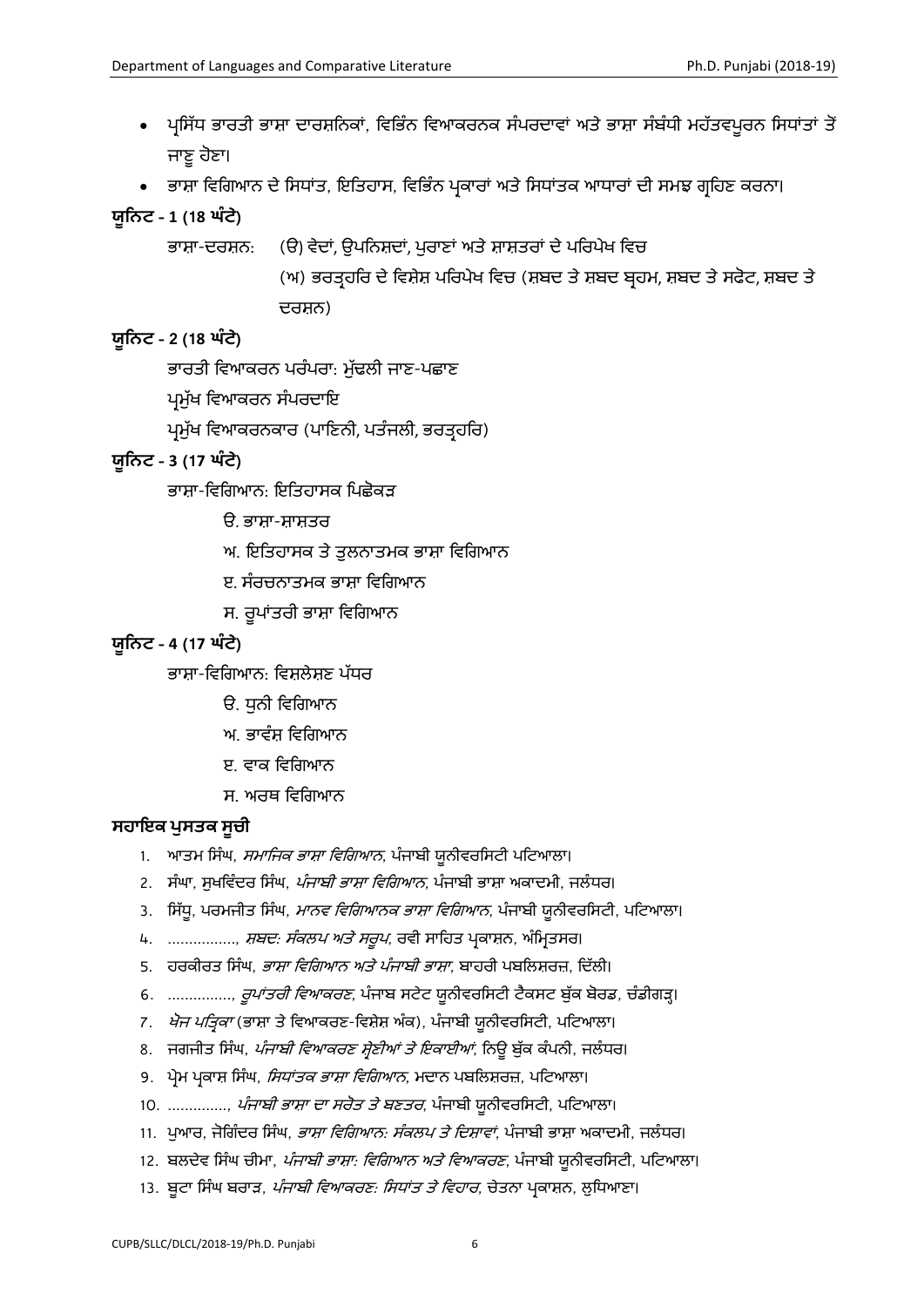- 14. F. D. Sassure, Course In General Linguistics, Fontana Collins.
- 15. Harjit Singh Gill, Reference Grammar of Punjabi, Punjabi University, Patiala.
- 16. John Lyons, *Introduction to Theoretical Linguistics*, Cambridge.
- 17. Tandra Patnayak, SABDA, DK Print World Publishers, New Delhi.

#### <span id="page-6-0"></span>**PBL.704: ਿੁਰਮਨਤ ਕਾਨਿ**

#### **ਉਦੇਸ਼**

- ਕਾਹਿ ਅਹਿਐਨ ਅਤੇ ਬਾਣੀ ਅਹਿਐਨ ਹਿਚਲੇ ਬੁਹਨਆਦੀ ਅੰਤਰ ਨੂੰ ਸਮਝਣਾ।
- ਗੁਰਬਾਣੀ ਦੇ ਮੂਲ ਸਿਧਾਂਤਾਂ ਅਤੇ ਇਸਦੇ ਵਿਸ਼ਵ ਵਿਆਪੀ ਸਰੋਕਾਰਾਂ ਤੋਂ ਜਾਣੂ ਹੋਣਾ।
- ਗੁਰਬਾਣੀ ਦੇ ਪ੍ਰਾਪਤ ਅਧਿਐਨਾਂ ਦੇ ਸਰਵੇਖਣ ਅਤੇ ਮੁਲਾਂਕਣ ਦੁਆਰਾ ਗੁਰਬਾਣੀ ਚਿੰਤਨ ਦੇ ਸਰੂਪ ਨੂੰ ਸਮਝਣਾ।
- ਗੁਰਬਾਣੀ ਅਧਿਐਨ ਲਈ ਵਰਤੀਆਂ ਗਈਆਂ ਵਿਭਿੰਨ ਅੰਤਰ-ਦਿਸ਼ਟੀਆਂ ਦੀ ਸਿਧਾਂਤਕ ਸਮਰੱਥਾ ਹਾਸਿਲ ਕਰਨਾ।
- ਬਾਣੀ-ਪਾਠਾਂ ਦੇ ਵਿਸ਼ਲੇਸ਼ਣ ਦੁਆਰਾ ਗੁਰਬਾਣੀ ਦੇ ਵਿਲੱਖਣ ਕਾਵਿ ਸ਼ਾਸਤਰ ਨੂੰ ਉਜਾਗਰ ਕਰਨ ਦੇ ਯੋਗ ਹੋਣਾ।

#### **ਯੂਨਿਟ – 1 (18 ਘੰ ਟੇ)**

ਗਰਮਤਿ ਕਾਵਿਧਾਰਾ: ਪਿਛੋਕੜ ਤੇ ਇਤਹਾਸ

ਿੁਰੂਿਰੰਥ ਸਾਹਿਬ ਦੀ ਸੰਪਾਦਨਾ: ਇਹਤਿਾਸ ਤੇ ਸੰਪਾਦਨ-ਯੋਜਨਾ

ਗਰ ਗੰਥ ਸਾਹਿਬ ਦੀ ਸਾਹਿਤਕ ਵਿਲੱਖਣਤਾ

#### **ਯੂਨਿਟ – 2 (18 ਘੰ ਟੇ)**

ਗੁਰਮਤਿ ਕਾਵਿ ਅਧਿਐਨ ਦੇ ਪ੍ਰਮੁੱਖ ਰੁਝਾਨ

- ੳ. ਪਰੰਪਰਾਈ ਅਤੇ ਸੰਪਰਦਾਈ
- ਅ. ਮਾਰਕਸਿਾਦੀ
- ੲ. ਰਪਵਾਦੀ-ਸੰਰਚਨਾਵਾਦੀ
- ਸ. ਪਾਠਾਤਮਕ
- ਹ. ਕਾਵਿ-ਸ਼ਾਸ਼ਤਰੀ

#### **ਯੂਨਿਟ – 3 (17 ਘੰ ਟੇ)**

*ਆਸਾ ਦੀ ਵਾਰ* (ਗੁਰੂ ਨਾਨਕ): ਵਿਹਾਰਕ ਅਧਿਐਨ

#### **ਯੂਨਿਟ – 4 (17 ਘੰ ਟੇ)**

*ਬਾਰਾਮਾਂਹ ਮਾਝ* (ਗੁਰੂ ਅਰਜਨ): ਵਿਹਾਰਕ ਅਧਿਐਨ

#### **ਸਹਾਇਕ ਪੁਸਤਕ ਸੂਚੀ**

- 1. ਗਿੱਲ, ਮਹਿੰਦਰ ਕੈਰ, *ਗੁਰੂ ਗ੍ਰੰਥ ਸਾਹਿਬ ਦੀ ਸੰਪਾਦਨ ਕਲਾ*, ਰੱਬੀ ਪ੍ਰਕਾਸ਼ਨ, ਦਿੱਲੀ।
- 2. ............... *ਬਾਣੀ ਸਾਰ*, ਨਵਯਗ ਪਬਲਿਸ਼ਰਜ਼, ਦਿੱਲੀ।
- 3. ............, *ਗੁਰੁ ਅਰਜਨ ਦੇਵ: ਜੀਵਨ ਤੇ ਬਾਣੀ*, ਪੰਜਾਬੀ ਰਾਈਟਰਜ਼ ਕੋਆਪਰੇਟਿਵ, ਦਿੱਲੀ।
- 4. ............, ਆ*ਦਿ ਗ੍ਰੰਥ ਲੋਕ ਰੂਪ*, ਪੰਜਾਬੀ ਰਾਈਟਰਜ਼ ਕੋਆਪਰੇਟਿਵ ਸੋਸਾਇਟੀ, ਨਵੀਂ ਦਿੱਲੀ।
- 5. ਗੁਲਵੰਤ ਸਿੰਘ, *ਗੁਰਮਤਿ ਸਾਹਿਤ ਚਿੰਤਨ*, ਸਿੰਘ ਬ੍ਰਦਰਜ਼, ਅੰਮ੍ਰਿਤਸਰ।
- 6. *ਖੋਜ ਪਤ੍ਰਿਕਾ* (ਗੁਰੂ ਨਾਨਕ ਵਿਸ਼ੇਸ਼ ਅੰਕ), ਪੰਜਾਬੀ ਯੂਨੀਵਰਸਿਟੀ, ਪਟਿਆਲਾ।
- 7. ਜਗਬੀਰ ਸਿੰਘ, *ਗਰਮਤਿ ਕਾਵਿ ਦਾ ਇਤਿਹਾਸ*, ਪੰਜਾਬੀ ਅਕਾਦਮੀ, ਦਿੱਲੀ।
- 8. ............, *ਬਾਣੀ ਸੰਸਾਰ*, ਜਨਤਕ ਪੈਸ, ਚਾਂਦਨੀ ਚੈਂਕ, ਦਿੱਲੀ।
- 9. .............., *ਮੱਧਕਾਲੀ ਸ਼ਬਦ ਸਭਿਆਚਾਰ*, ਆਰਸੀ ਪ੍ਰਕਾਸ਼ਨ, ਦਿੱਲੀ।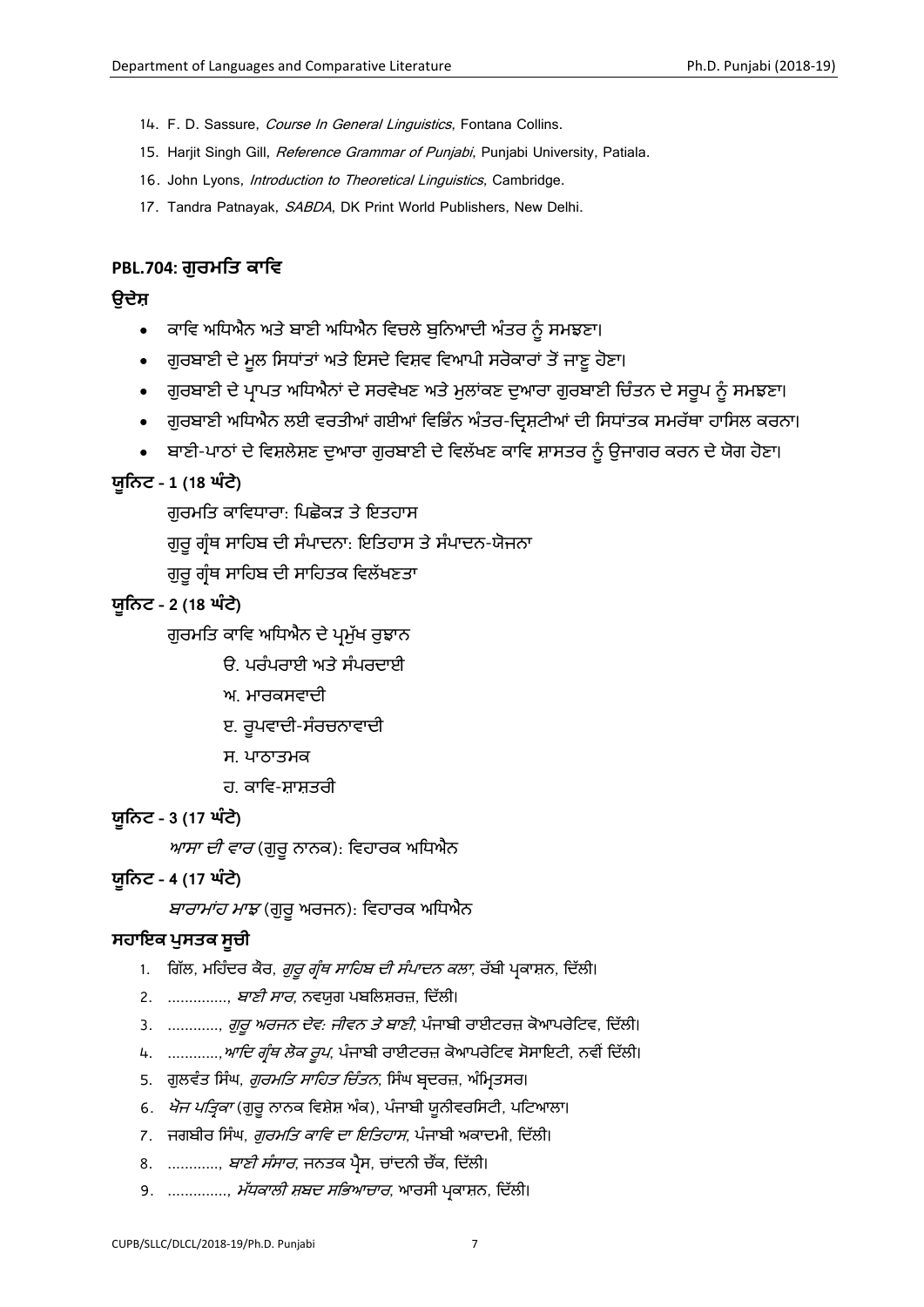- 10. ਜੋਧ ਸਿੰਘ, *ਗੁਰਮਤਿ ਨਿਰਣਯ*, ਲਾਹੌਰ ਬੁੱਕ ਸ਼ਾਪ, ਲੁਧਿਆਣਾ।
- 11. ਤਾਰਨ ਸਿੰਘ, *ਗੁਰੂ ਨਾਨਕ : ਚਿੰਤਨ ਤੇ ਕਲਾ*, ਕਸਤੁਰੀ ਲਾਲ ਐਂਡ ਸੰਨਜ਼, ਅੰਮ੍ਰਿਤਸਰ।
- 12. ਪੀਤਮ ਸਿੰਘ, *ਸਿੱਖ ਫ਼ਲਸਫ਼ੇ ਦੀ ਰੂਪ ਰੇਖਾ*, ਗੁਰੂ ਨਾਨਕ ਦੇਵ ਯੂਨੀਵਰਸਿਟੀ, ਅੰਮ੍ਰਿਤਸਰ।
- 13. ਵਜ਼ੀਰ ਸਿੰਘ, *ਗੁਰੂ ਅਰਜਨ ਦੇਵ*, ਨੈਸ਼ਨਲ ਬੁੱਕ ਟਰੱਸਟ, ਇੰਡੀਆ।

### <span id="page-7-0"></span>**PBL.705: ਪਰਿਾਸੀ ਪੰ ਜਾਬੀ ਸਾਨਹਤ**

### **ਉਦੇਸ਼**

- ਪਰਵਾਸੀ ਚੇਤਨਾ ਦੇ ਹਵਾਲੇ ਨਾਲ ਪਰਵਾਸੀ ਪੰਜਾਸੀ ਸਾਹਿਤ ਦੇ ਮੁੱਖ ਸਰੋਕਾਰਾਂ ਤੋਂ ਜਾਣੂ ਹੋਣਾ
- ਪਰਵਾਸੀ ਸਾਹਿਤ ਦੀ ਪ੍ਰਕਿਰਤੀ ਨੂੰ ਸਭਿਆਚਾਰ ਵਿਸ਼ੇਸ਼ ਦੇ ਸੰਦਰਭ ਵਿਚ ਸਮਝਣਾ
- ਪਰਵਾਸੀ ਰਚਨਾਵਾਂ ਦੇ ਹਵਾਲੇ ਨਾਲ ਪਰਵਾਸੀ ਪੰਜਾਬੀ ਜੀਵਨ, ਸੋਚ ਅਤੇ ਸਮੱਸਿਆਵਾਂ ਤੋਂ ਵਾਕਿਫ਼ ਹੋਣਾ
- ਪਰਵਾਸੀ ਸਾਹਿਤ ਦੇ ਵਿਭਿੰਨ ਰੂਪਾਂ ਅਤੇ ਇਨ੍ਹਾਂ ਸੰਬੰਧੀ ਹੋਈ ਖੋਜ ਤੇ ਆਲੋਚਨਾ ਦਾ ਮੁਲਾਂਕਣ ਕਰਨਾ
- ਪਰਵਾਸੀ ਰਚਨਾਵਾਂ ਦੇ ਵਿਹਾਰਕ ਅਧਿਐਨ ਦਾ ਅਭਿਆਸ

### **ਯੂਨਿਟ – 1 (18 ਘੰ ਟੇ)**

ਪਰਿਾਸੀ ਪੰਜਾਬੀ ਸਾਹਿਤ: ਸੰਕਲਪ ਅਤੇ ਇਹਤਿਾਸ

ਪਰਵਾਸੀ ਪੰਜਾਬੀ ਸਾਹਿਤ ਦੇ ਪ੍ਰਮੁੱਖ ਸਰੋਕਾਰ

ਪਰਵਾਸੀ ਚੇਤਨਾ: ਅੰਤਰ-ਰਾਸ਼ਟਰੀ ਪਸੰਗ

### **ਯੂਨਿਟ – 2 (18 ਘੰ ਟੇ)**

ਪਰਵਾਸੀ ਪੰਜਾਬੀ ਸਾਹਿਤ: ਪ੍ਰਮੁੱਖ ਵਿਧਾਵਾਂ ਦਾ ਵਿਕਾਸ

- ੳ. ਪਰਿਾਸੀ ਪੰਜਾਬੀ ਕਹਿਤਾ
- ਅ. ਪਰਿਾਸੀ ਪੰਜਾਬੀ ਕਿਾਣੀ
- ੲ. ਪਰਵਾਸੀ ਪੰਜਾਬੀ ਨਾਵਲ

### **ਯੂਨਿਟ – 3 (17 ਘੰ ਟੇ)**

*ਪਰਵਾਸੀ ਪੰਜਾਬੀ ਕਵਿਤਾ* (ਸੰਪਾ. ਸ. ਪ. ਸਿੰਘ ਤੇ ਹਰਚੰਦ ਸਿੰਘ ਬੇਦੀ): ਵਿਹਾਰਕ ਅਧਿਐਨ

### **ਯੂਨਿਟ – 3 (17 ਘੰ ਟੇ)**

*ਦੁਨੀਆ ਕੈਸੀ ਹੋਈ* (ਜਰਨੈਲ ਸਿੰਘ ਸੇਖਾ): ਵਿਹਾਰਕ ਅਧਿਐਨ

### **ਸਹਾਇਕ ਪੁਸਤਕ ਸੂਚੀ**

- 1. ਸੁਰਿੰਦਰਪਾਲ ਸਿੰਘ (ਸੰਪਾ.), *ਪਰਵਾਸੀ ਪੰਜਾਬੀ ਸਾਹਿਤ*, ਗੁਰੂ ਨਾਨਕ ਦੇਵ ਯੂਨੀਵਰਸਿਟੀ, ਅੰਮਿਤਸਰ।
- 2. *ਖੋਜ ਦਰਪਣ* (ਪਰਵਾਸੀ ਸਾਹਿਤ ਵਿਸ਼ੇਸ਼ ਅੰਕ), ਗੁਰੂ ਨਾਨਕ ਦੇਵ ਯੂਨੀਵਰਸਿਟੀ, ਅੰਮ੍ਰਿਤਸਰ।
- 3. *ਖੋਜ ਪਤ੍ਰਿਕਾ* (ਪਰਵਾਸੀ ਪੰਜਾਬੀ ਸਾਹਿਤ ਵਿਸ਼ੇਸ਼ ਅੰਕ), ਪੰਜਾਬੀ ਯੂਨੀਵਰਸਿਟੀ, ਪਟਿਆਲਾ।
- 4. ਪ੍ਰੇਮ ਪ੍ਰਕਾਸ਼ ਸਿੰਘ, *ਪਰਵਾਸੀ ਪੰਜਾਬੀ ਸਾਹਿਤ: ਮੁੱਲ ਤੇ ਮੁਲਾਂਕਣ*, ਮਦਾਨ ਪਬਲਿਸ਼ਰਜ਼ ਪਟਿਆਲਾ।
- 5. ਬੇਦੀ, ਹਰਚੰਦ ਸਿੰਘ, *ਪਰਵਾਸ ਤੇ ਪਰਵਾਸੀ ਸਾਹਿਤ*, ਗੁਰੂ ਨਾਨਕ ਦੇਵ ਯੂਨੀਵਰਸਿਟੀ, ਅੰਮ੍ਰਿਤਸਰ।
- 6. ................., *ਪਰਵਾਸੀ ਪੰਜਾਬੀ ਕਹਾਣੀ: ਪਾਠ ਤੇ ਪਰਸੰਗ ,* ਗੁਰੂ ਨਾਨਕ ਦੇਵ ਯੁਨੀਵਰਸਿਟੀ ਅੰਮ੍ਰਿਤਸਰ।
- 7. ..............., *ਪਰਵਾਸੀ ਪੰਜਾਬੀ ਗਲਪ*, ਗੁਰੂ ਨਾਨਕ ਦੇਵ ਯੂਨੀਵਰਸਿਟੀ, ਅੰਮ੍ਰਿਤਸਰ।

### <span id="page-7-1"></span>**PBL.706: ਭਾਰਤੀ ਕਾਨਿ ਸ਼ਾਸਤਰ**

### **ਉਦੇਸ਼**

ਕਾਵਿ-ਸ਼ਾਸਤਰ ਦੇ ਸੰਕਲਪ ਦੀ ਸਿਧਾਂਤਕ ਸਪੱਸ਼ਟਤਾ ਪਾਪਤ ਕਰਨਾ।